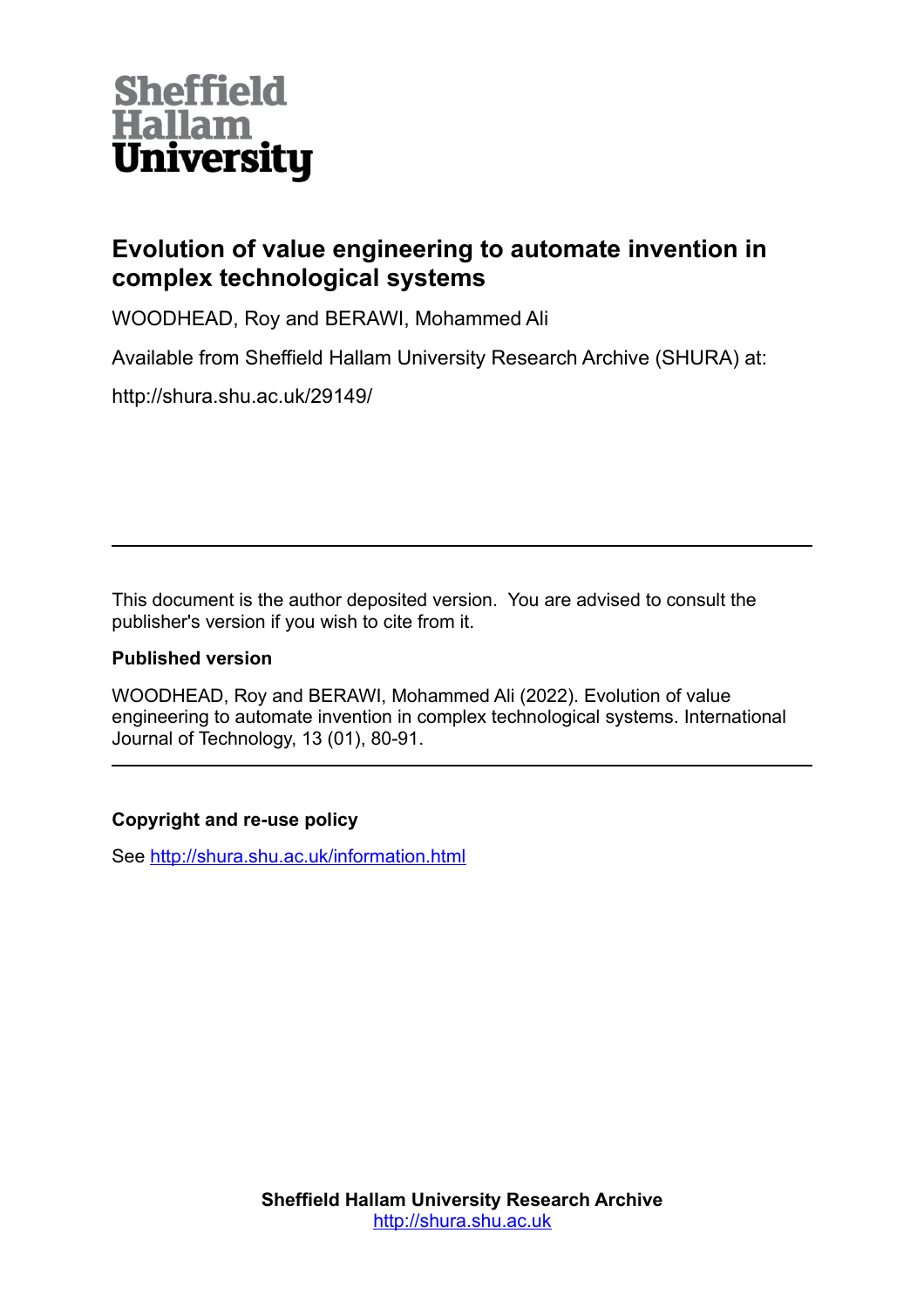# **EVOLUTION OF VALUE ENGINEERING TO AUTOMATE INVENTION IN COMPLEX TECHNOLOGICAL SYSTEMS**

Roy Woodhead<sup>1</sup>\* , Mohammed Ali Berawi<sup>2</sup>

1Business Operation Systems, Sheffield Business School, Sheffield Hallam University, 38 - 40 Howard Street, Sheffield S1 1WB, United Kingdom

2Department of Civil Engineering, Faculty of Engineering, Universitas Indonesia, Kampus UI Depok, Depok 16424, Indonesia

**Abstract.** Many global companies specialising in complex technological systems use forms of group decision making to select a combination of solutions from suppliers. This requires technical expertise and up to date awareness of what is available within and outside the company. The use of Artificial Intelligence (AI) seems like an obvious progression but is fraught with difficulties. As a step in this longer-term direction, this paper looks to a methodology that uses the idea of functionality to first list abstract requirements before finding potential solutions with appropriate performance characteristics. This paper re-examines a methodology called Value Engineering (VE) which mixes measurable and immeasurable concepts in its foundational idea. This paper reasons and deduces a new way to conceive this foundational idea so that it can be modelled mathematically and provide a useful step towards a database ontology and schema that would suit AI. It also provides an immediate benefit to VE practitioners in workshops.

*Keywords:* AI, value engineering, function, functionality, invention, innovation

## **1. Introduction**

This paper combines many years of industrial experience, understandings drawn from literature reviews and a model which is reasoned. The purpose of the paper is to mark a starting point for further research built out of practice. It does this by developing a new method that will improve dialogue between manufacturers and customers. The paper has two aims. A longerterm aim that opens a way for Artificial Intelligence (AI) to be used and a short-term aim to produce a way that Value Engineering (VE) can better utilise co-creation.

Whilst VE practice is still firmly rooted in the idea of group decision making and workshops, its foundational ideas hold the key to coordinating many aspects of an innovation management process in large technological systems. The successes of VE stood on the articulation of functionality in multi-disciplinary teams within workshops (Kaufman, 1985) and this paper offers a new methodology that can help practice.

This paper distinguishes the act of invention from the implementation of inventions which is viewed as innovation (Tidd and Bessant, 2015). It will focus on invention and limit its scope to the production of credible ideas from experts that have yet to stand the test of adoption.

What characterises the complex technological systems this paper focuses on is they integrate many component-solutions made by suppliers. Often there are so many possible options and combinations that it can overwhelm a team of multi-disciplinary decision makers, especially as workshops are time constrained. Examples of a component-solution made by suppliers could be high speed railways (Berawi et al, 2015) railway operation and maintenance (Rahman et al,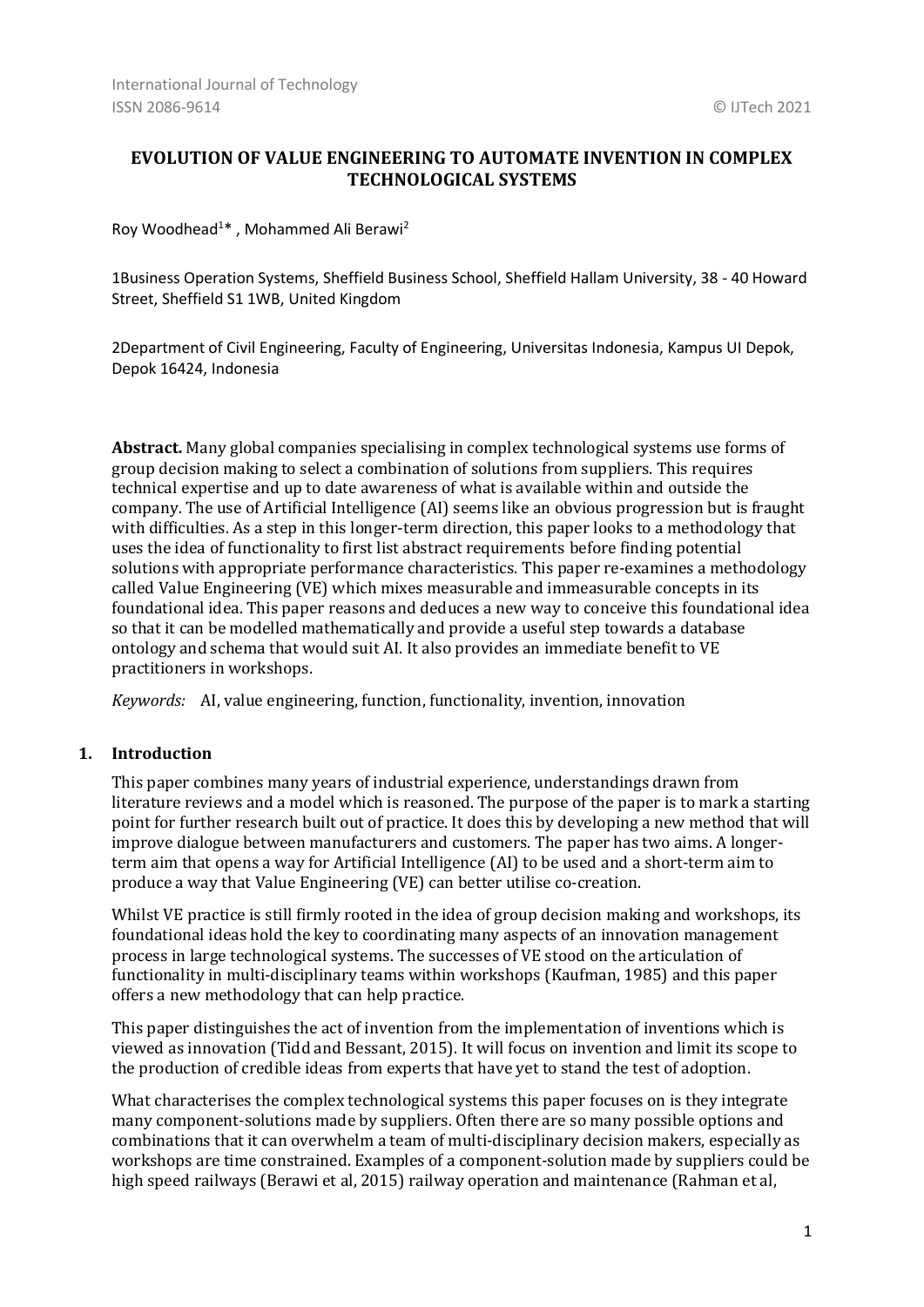2018), a plan for a smart city (Woodhead, 2018), an airport (Yuliawati et al, 2015). They eventually become choices requiring expert technical selection in some methodological framework.

## **2. What is VE and why is it worth considering?**

This paper begins by critiquing VE (SAVE International, 2020a, 2020b) to rework this old invention methodology and build new theoretical foundations that enable new modes of practice. Based on industrial experience, the authors have seen large global corporations buy new equipment that they already owned but did not realise, because idiosyncratic naming did not link to needed functionality. For example, a former client, a leading global engineering firm in the UK, spent £5 million building a test rig when they already had one in the USA that could do the same work. Similar situations for global companies were observed in practice and often due to inconsistent naming conventions across many countries.

A common factor facing large companies seems to be a metadata problem and how 'things' are inconsistently named in databases. A thing's name and how it can be useful in a particular context is not always obvious. To give a concrete example think of a chair being used to prop a door open. The chair was not designed for this use, but humans often see other properties in a thing that they can make use of in inventive ways. It is unlikely a description of a chair in a database would convey these additional properties and so an algorithm searching a database would likely miss this possibility.

To make progress this paper will focus on what is often seen as the distinguishing aspect of VE through a reworking of an old idea of Function Analysis (Miles, 1962, Bytheway, 2005, Kaufman and Woodhead, 2006) that links to a view of a relationship between value, function and cost first put forward by Miles (1962).

i)Value = Function / Cost

Miles (1962) in his first edition talked of a process that could span several weeks with internal engineers working on ways to do what was already done, faster, better, cheaper. Interestingly this was not part of his second edition, probably because a 5-day workshop model had been established as the dominant delivery model by then (Miles, 1972; King, 2000).

At the heart of this initial version of VE (Miles 1962) was a period of intense study amongst a team, typically engineers. This deeper enquiry as a group is a root cause of valuable multidisciplinary team learning and successes in early VE. However, what once took weeks is typically done in days now, some episodes in the UK Construction Industry not even taking a single day. This is a mistaken separation of the performance of a methodology from the act of meaningful team learning and development of penetrative insights.

However, VE as a practice has not really evolved its core theories to play a much more central role in digital innovation as it clings to an interventionist model in capital project lifecycles at stage gates. In the oil industry a number of interventionist approaches at stage gates are also mandated such as 'constructability studies' and collectively named "Value Improving Practices" (McCuish, 2002; Hermanides, et al. 2010). What is needed is a return to Miles' original views that focused on team-based invention outside of processual time constrained workshops.

## **3. The core idea in VE**

The seminal idea of Larry Miles (Miles, 1962) was "Value = Function / Cost" but this was later changed to Function / Resources. Even so, this adaptation has the same issues as its original form in that it mixes measurable (e.g. cost)and immeasurable (i.e. function) concepts.

By understanding that the function of a human heart is to 'pump blood', this naming enables the consideration of other mechanisms that can perform this function should the human heart fail, but to measure the heart's value is not easy. This paper adopts a pragmatic-realist perspective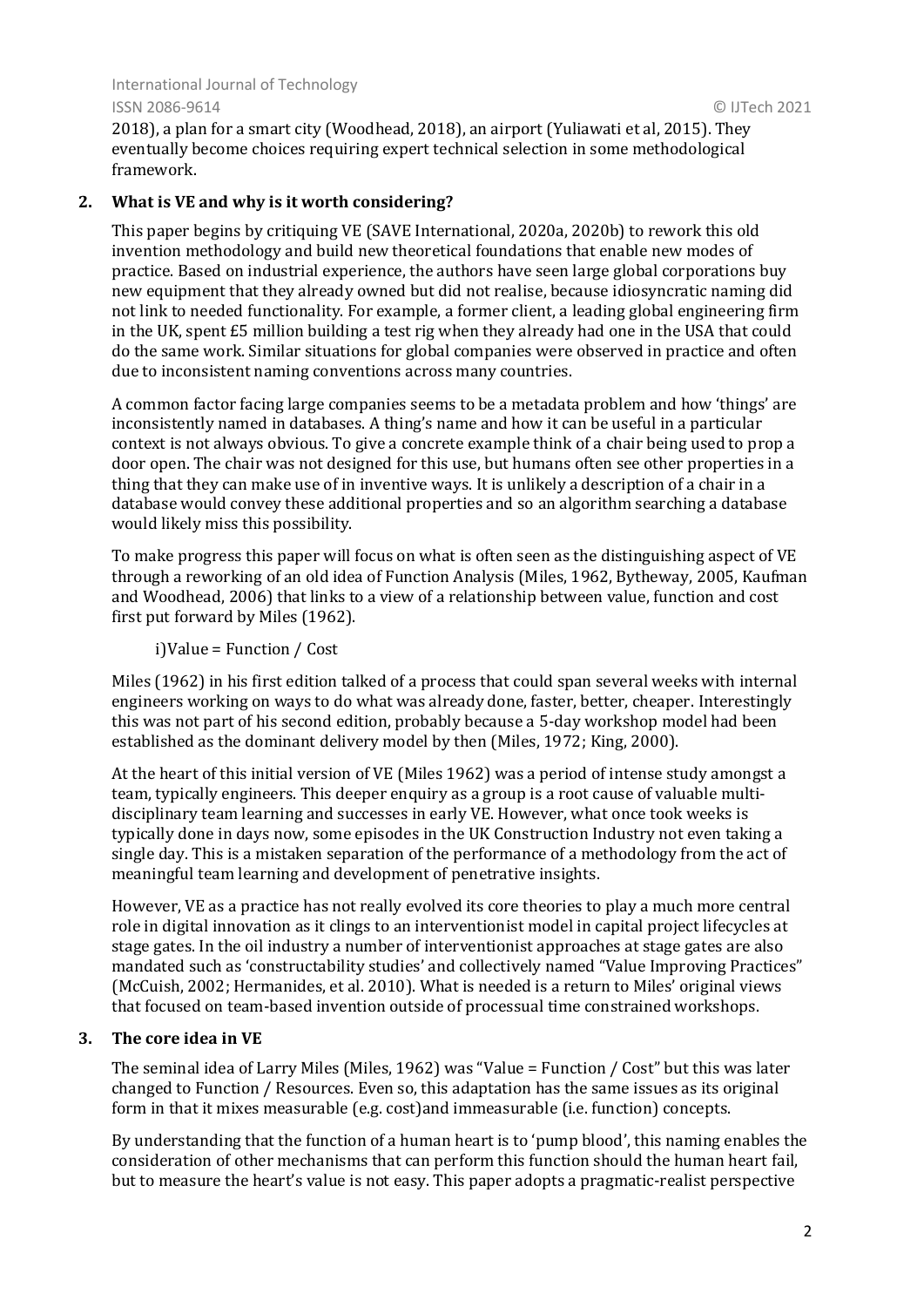(Rescher, 1999) and so does not dismiss immeasurable concepts as would other philosophical stances. This does require more precision in what is meant when using the word, "function".

## **4. What is meant by function and functionality?**

For Miles (ibid), "All cost is for function". He built a logic which basically says customers buy 'things' because they 'do something the customer desires' be that a mode of usefulness or a form of aesthetic beauty that causes delight.

When identifying a function within the practice of VE, Miles explained how it took effort to peer through our superficial notions of things and ask, "what does it do?". Miles (1989, p25) explains, it takes,

"Intense concentration, even what appears to be overconcentration of mental work on these functions, forms the basis for unexpected steps of advancement of value in the product or service."

For Miles and many practitioners, and there are many that could be cited (e.g., Crum, 1971; Dell' Isola, 1982; Kelly and Male, 1991; Kaufman and Woodhead, 2006 etc), the idea of function in VE is about some kind of 'action' performed on some 'thing' and this becomes the 'requirement' requiring a 'solution'.

The required action is often named by a verb and the target of that action with a noun in a syntactical process that is intended to make people think more deeply and clearly about what exactly something does. However, in practice this can lead to a focus on syntax rather than functionality (Woodhead, Kaufman and Berawi, 2004).

What clearly distinguishes VE from other innovation methodologies is this identification of functionality and the consideration of 'other ways' to perform that functionality. This exploration of functionality attempts to look deeper than any superficial first impression to articulate a purpose, *raison d'etre*, and the operational contribution a part makes to the whole system it is within. This offers a way to link requirements to solution selection as in figure one.



## **Figure 1. Abstract function and multiple ways to implement it**

Figure one shows a simplistic example of a single needed function and multiple ways that could be chosen to perform that functionality. The key idea is the ability to separate the required intentionality from a list of concrete implementations so the 'best' one could be selected. The actual selection of what counts as 'best' would be based on attributes such as time, cost, quality, carbon footprint and so on, in a specific context and from the perspective of a buyer.

For this paper, the context is some kind of technological ecosystem which comprises functionality to be performed and technology to perform it. This begs the question, what is meant by technology and why is that relevant to this discussion?

# **5. What is Technology and how does it link to Functionality?**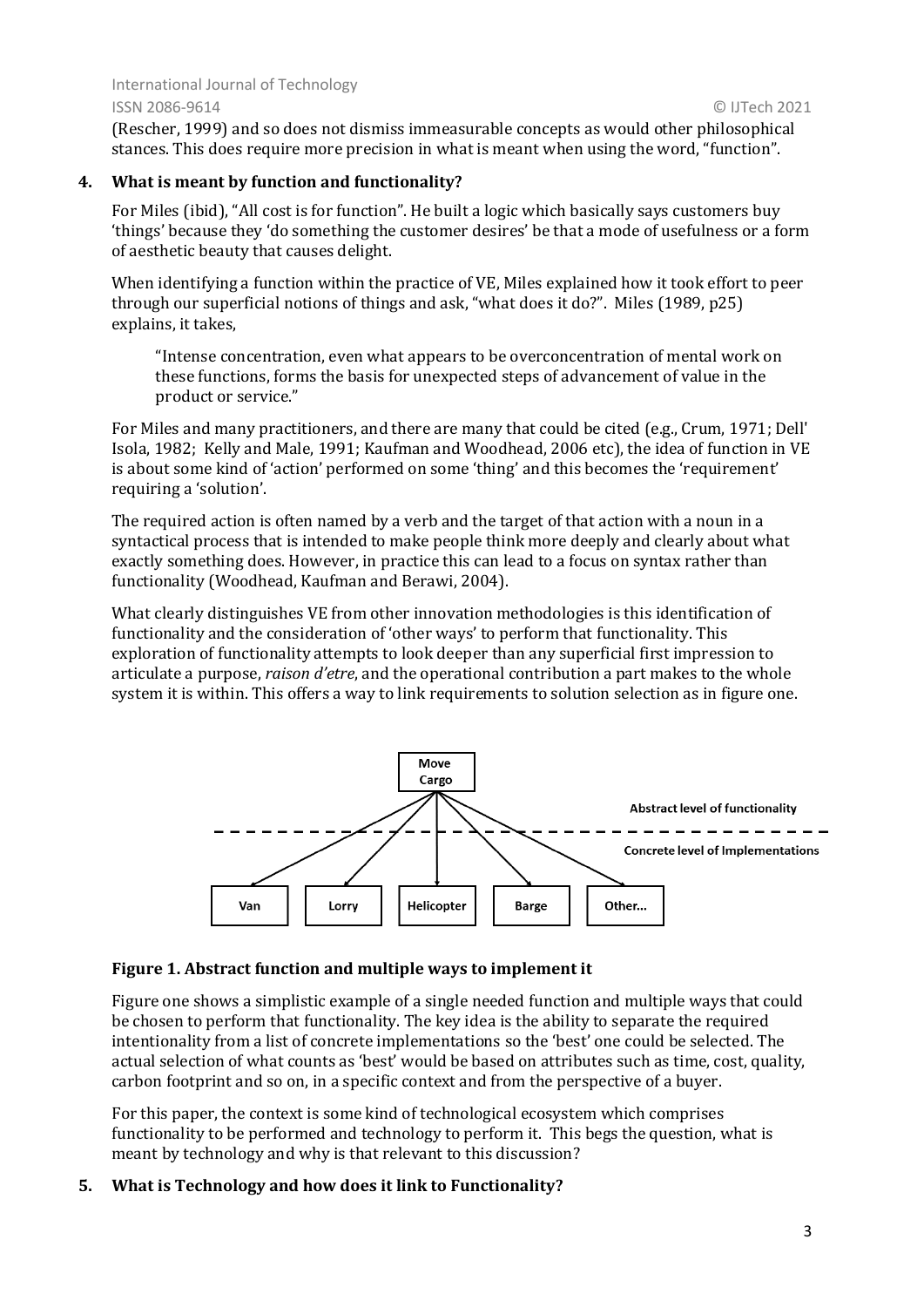The philosopher Ferré, (1995) argued that technology is the 'practical implementation of intelligence'. This implies technology is more than the device itself which comprises inanimate objects that operate to a design in order to create a form of usefulness or aesthetic. Consideration of Heidegger's (2001) view of technology reveals it is about bringing something into existence. The act of conceiving the needed functionality and then inventing a way to perform it conceptually unifies as 'technology' manifests. Searle (1995) argues something similar from the perspective of social constructivism when he explained a coin can function as money and also as a screwdriver used to twist a screw out of wood for example. The idea of functionality is independent of the solution used to perform it. First comes the required functionality then comes the search for a way to perform that required functionality. Feenberg (2012) explores a number of perspectives of the relation between our socially determined idea of functions in devices and a natural causality that allows those devices to work. He also points out that from a philosophy of technology perspective, this turns out to be a complicated discussion and not all eminent philosophers in the field agree. Kroes (1998, 2009), another philosopher of technology, offers an epistemological and ontological view of functionality as part of physical structures. He saw the abstract idea of functionality but does not separate it from the idea of the real thing that possesses it. Seni (2005) on the other hand, held an epistemological view that could separate these two ideas. Our view is closer to the epistemological view of Seni that accepts the conceptual separation of functionality from ontological artefacts as key to invention in complex technological systems.

A problem in practice is a confusion as to whether functions, actions, or processes (Mahner and Bunge,2001) are being considered, especially in time constrained workshops. Berawi (2006) created a thought process that separated functions from real world actions or processes. For him, the sense of functionality is about an essential contribution to a system of other functions that collectively interoperate, such as the bodily function of a heart within the human body. This links the idea of function to an idea of effectiveness and purpose and provides a useful heuristic to select named functions to use as labels in the training of a neural network.

Functionality is a way of recognising what a thing can do, such as using a chair to prop open a door. So functions are epistemological insights into how ontological properties could be used in a method to achieve a desired outcome. As such, they are abstract requirements for empirical technologies.

## **6. The Role of Solution Attributes and Properties**

Our longer-term idea is that if the attributes (i.e. features) of each potential solution to a key function (e.g. move cargo) were known *a priori* then they could be stored in a database and selected by an AI algorithm to find the best choice from all options within a global enterprise. The user would simply enter performance characteristics for a function and AI will find the best fit of options stored within its database. The AI would be a type of 'recommendation system', and a google search shows numerous tutorials.

During experiments with Machine Learning (ML) a key issue was scarcity of data for a single function to train on, and so the Gaussian Naive Bayes classifier proved to be the best option. With more data we expect different classifiers to outperform our initial findings.

The articulation of theories of functionality and the generation and selection of solutions to perform that functionality are typically done in a workshop environment in VE practice. These are usually multi-disciplinary workshops. The building of functionality models, known in VE as "FAST diagrams", have more relevance to those in the workshop as a process where different disciplines gain shared insights into the way other disciplines see how things need to work in a complex technological system. The authors have access to the outputs of some historical workshops and are positive about our next steps towards using AI but also wary of how complex this challenge will be.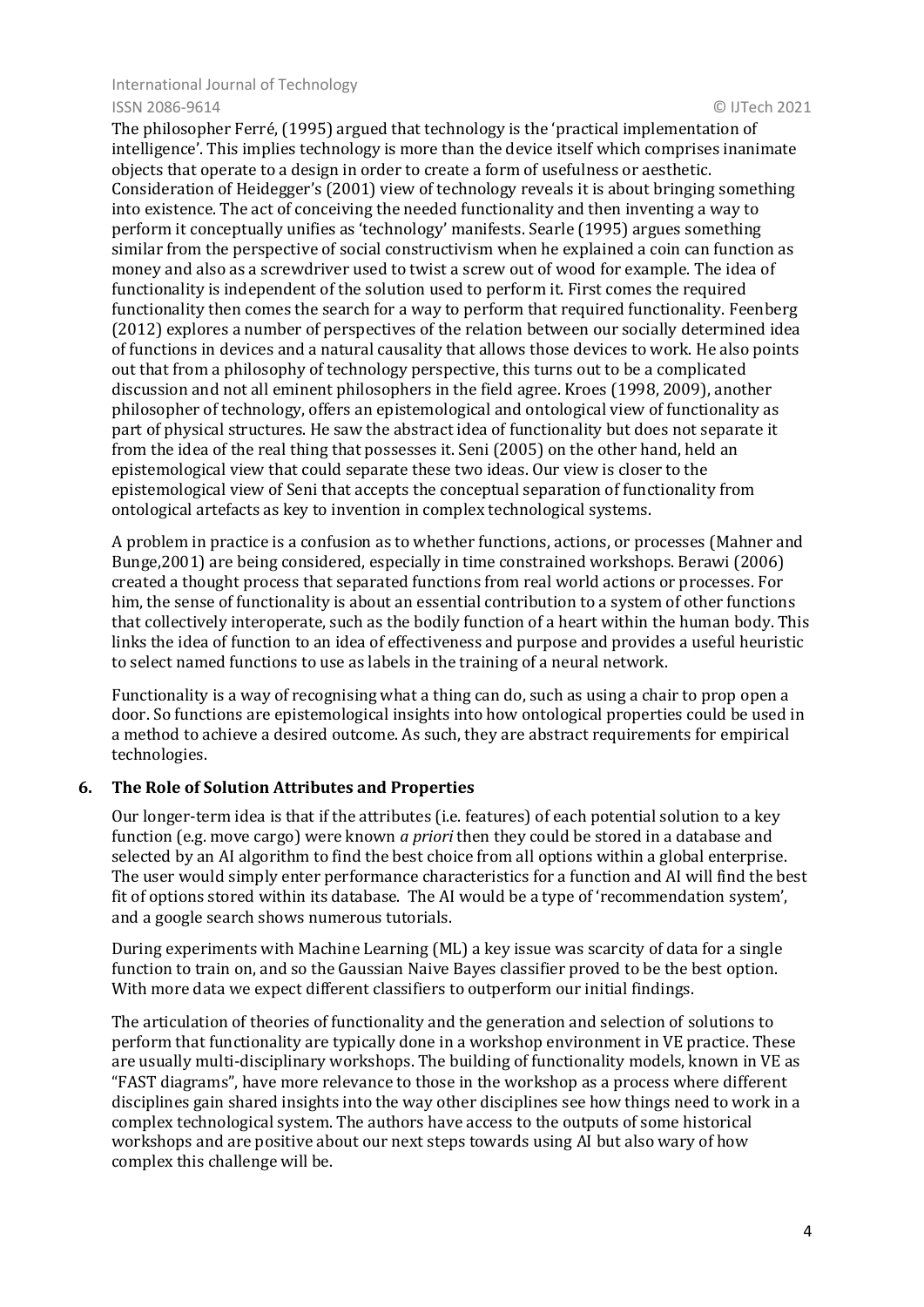In workshops considering a common challenge, such as the design of an oil pipeline, the outputs can be dissimilar suggesting the act of conceptualisation depends on the knowledge held in the heads of workshop participants. AI offers the potential to perform better by allowing forms of open innovation (Chesbrough, 2003), and knowledge not in the minds of participants, to be part of the invention process. This is seen as a worthy longer-term goal but accept this grand vision is far from our capability today.

This paper will now put aside a longer-term AI ambition and focus on overcoming the tendency of VE and the use of functionality to singularly head towards cost reduction. As above, a key issue is both the idea of value and needed functionality are subjectively identified by at least two key stakeholders. There is the producer who seeks the highest price for their wares and there is the buyer seeking to pay the minimum for them.

The actual price arrived at must be when both of these two stakeholders believe the number being quoted for the price is at an optimal point. It is viewed as a fair price by the producer for the effort of bringing their solution to the market. It is likewise viewed as a fair price given its opportunity cost by the buyer. The challenge is to create a workshop process that would enable this point to be found in a co-creation mode (Ranjan, and Read,2019).

## **7. Theoretical Framework**

The abstract concept of functionality allows a conceptualisation that separates a pursuit of effectiveness (i.e. worthy goal achievement) and efficiency (i.e. optimal method).

Figure one showed an example of a named function and that multiple options existed to perform that function. As was explained, the choice of a specific solution is context dependent and value laden as it would compare cost, timeliness, security and so on from a particular perspective with vested interests.

VE holds a key to automated invention with AI because it yields an explanation of how to solve complex technological problems by identifying needed functionality then considering different ways to perform that functionality. But first its main criticism, that it only focuses on cost minimisation, must be overcome so its possibility can be seen.

# **8. Methodology**

This paper relies on reasoning, deductions and social constructivism that combines insights from literature and over 30 years of experience of stimulating inventions and innovation in corporations and large capital projects. This has been pursued in an action science (Argyris, 1995; Kaplan, 1998, McNiff, 2017) approach grounded in practice that sees the whole idea of scaling inventions to become innovations as an act of organisational learning (Van de Ven, et al., 2008). It builds on this prior knowledge in order to deductively reason a new method that will help today's workshop-based practice as well as provide a starting point for an AI method later.

As previously explained, current VE practice tends to place an emphasis on efficiency, and this is in part because its core formula can only measure cost and so assumes value and functionality. Here is the theoretical basis for change:

- i. Functionality is a concept of required work to be done (i.e. a form of requirement)
- ii. The way functionality is achieved is through the performance of measurable solutions.
- iii. Measurable solutions can impact value in a context differently (e.g. one method more expensive than another)
- iv. Effectiveness is a view based on the adequacy of named functionality to achieve a predefined desirable aim or outcome.
- v. Efficiency is a view based on the cost of a solution and its translation into a price that customers would be willing to pay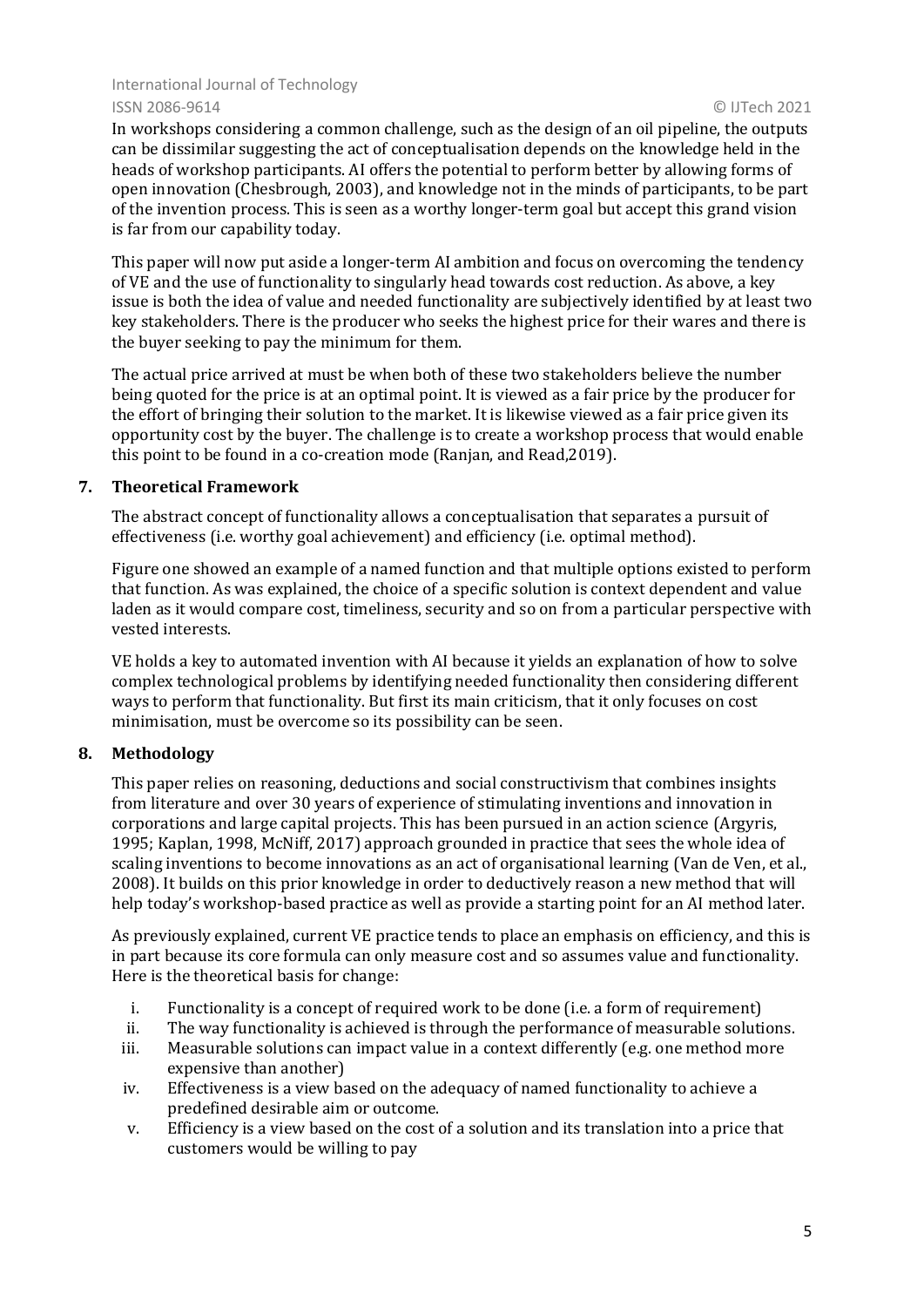The question becomes, how can Miles' original idea (i.e. value = function / cost) be reworked to better handle the calculus between effectiveness and efficiency?

## **8.1 Reworking the Numerator of Function to become Functional Value**

For the numerator "Function" this paper proposes changing this to "Functional Value". This is done to reflect the manufacturer or producer identifies functions in the act of design. However, the manufacturer holds the assumption that all functions are necessary or why would they include them? Customers need to test this assumption so an idea of what the manufacturer believes is valuable can be compared to what customers think is valuable. This co-creative tension opens doors to numerous new approaches to designer and stakeholder dialogue.

For ease of explanation, imagine just four functions (See Figure two), have been identified by the designers that they believe the customer, in this case a food kitchen for homeless people, will desire and are necessary to make a system of all 4 functions work in an integrated fashion as a product or service.



#### **Figure 2. A System of Functions Representing the Idea of Functionality**

Figure two makes explicit, 'what has to be done' without specifying 'how it is to be done'. If there were 4 functions offered by the producer then the same number of tokens could be allocated to customers that would pay for a solution. If the manufacturer's designers view of necessary functions is valid, then in theory, each customer will place one and only one token on each function (i.e. share them out evenly). However, if customers prefer one function more than another and allocate say 2 tokens to that function, then at least one function will show as not being valued. This is why the number of tokens given must be the same as the number of functions the design team believe are needed, so a gap may appear.

If a function gets zero tokens then the design team should try to innovate their solution so that there is zero cost allocated to the delivery of the function customers do not care about. It becomes a tool that allows designers and customers to use notions of value to shape the act of co-creation by calculating functional value.

This idea will be explored further. Imagine there are four different functionality models, each comprising 4 functions only. Figure two shows one for a food kitchen to nourish people and now a further three additional cases are proposed for different problems such as how to reduce carbon emissions, how lift people out of poverty, how to rethink universities and so on.

For each of the functionality models five customers are asked, people that have or are highly likely to consume the product or service, to allocate 4 tokens each. In theory each customer will spread their four tokens over the four functions equally as they are supposedly all necessary for the consumer in the eyes of the designer. This is shown in the first matrix below (see figure three). This is what the producer expected and so all 20 cells (i.e., 4 functions x 5 customers)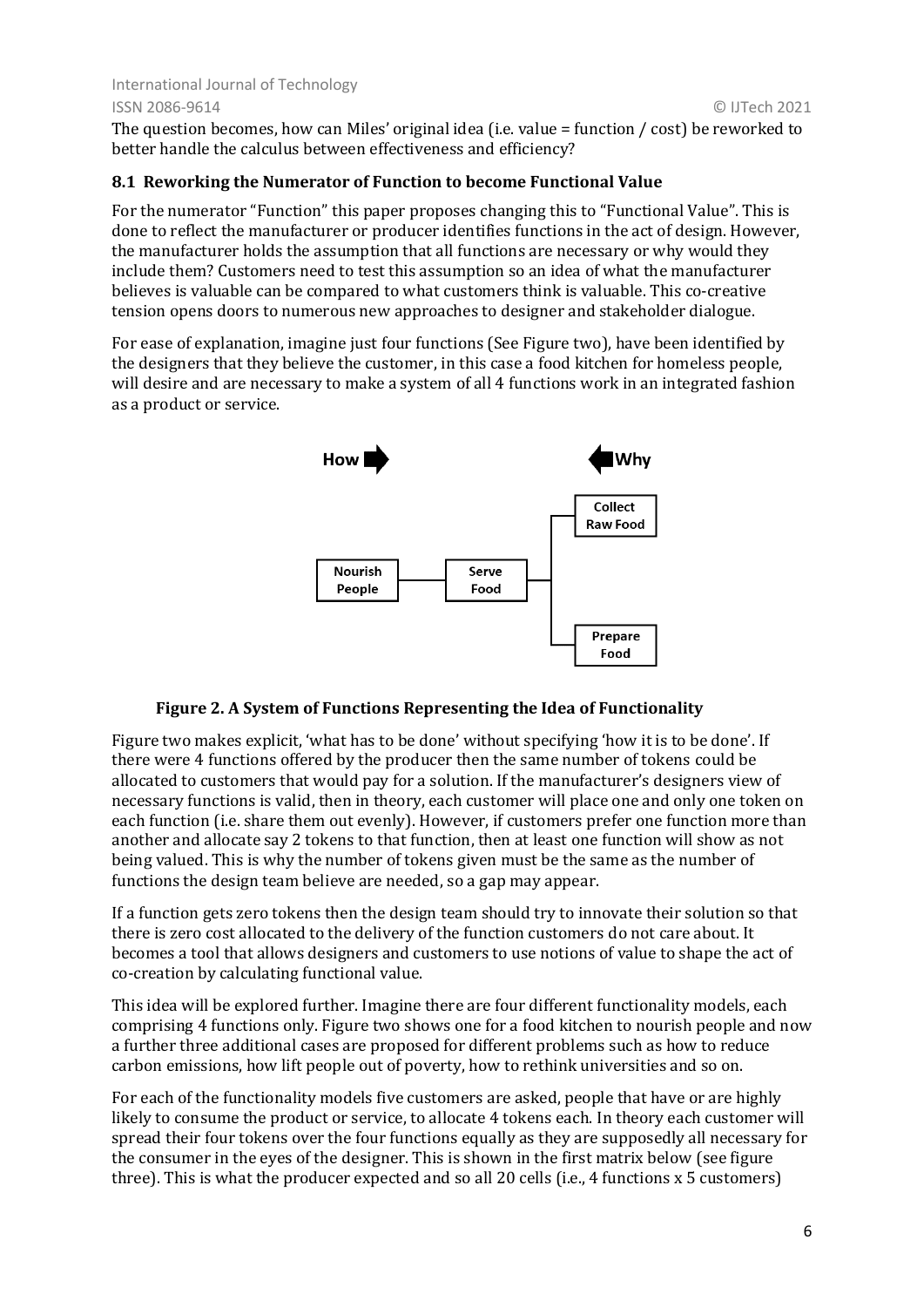have a value in them out of 20 possible cells, yielding a Functional value of 100% (i.e., 20/20 = 100%)



## **Figure 3. Only four functions considered by five customers**

In the second matrix (see figure three), customers allocate tokens in different ways. This would tell the producer that there needs to be a deeper enquiry to understand why this inconsistent voting is happening. Customers might belong to different segments that are not understood. In matrix 2 (see figure three), eight cells have numbers in them out of 20 yielding a Functional value of  $40\%$  (i.e.  $8/20 = 40\%$ ).

In matrix 3 (see figure three), customers converge to agree function B is the only one that is valuable to them, and place all four tokens on B. The designers must now try to ensure minimal cost in delivering functions A, C and D as customers do not value them, whilst also striving to enhance function B. This matrix has 5 cells with values in them out of a total of 20 and so yields a Functional value of 25% (5/20 = 25%). Out of 20 possible tokens, customers do not see value in 15 of them.

Finally, matrix 4 (see figure three) shows a potential failure for the manufacturer's design where customers say all functions have zero value for them.

This paper has now explained a method to calculate a value for the numerator and which can be used to simultaneously explore ways to increase or decrease value from both producer and customer perspectives.

We can now show our numerator as:

ii)  $0\% \leq$  Functional Value  $\leq$  100%

## **8.2. Reworking the Denominator to become the Probability of a Price**

The next challenge is to calculate a denominator that scales with the numerator. Price is chosen as the denominator rather than cost as it better aligns with the customer's view of value. This subtle change is important. As stated previously, Miles seminal ideas formed in an era of material shortages and where corporations had more economic power than consumers, as demand outstripped supply in post-World War II (Goodman, 1995; pp37-39), so focused more on their own internal efficiencies. Today, the opposite is the case and fickle customers with internet enabled market intelligence can find rival products much more easily than in Miles' time (Hilton, 2007, Labrecque et al. 2013).

The numerator is a percentage between 0% and 100%. The denominator needs to be the same scale so a ratio can be constructed that allows functionality and predicted price to work together to give some indication of value.

To achieve a denominator that is also a percentage which allows an association between the design price and rival offerings in the market, the Student T distribution will be used to find the cumulative probability of a price from a distribution of comparable prices for similar purchases of products or services or for shadow products or services.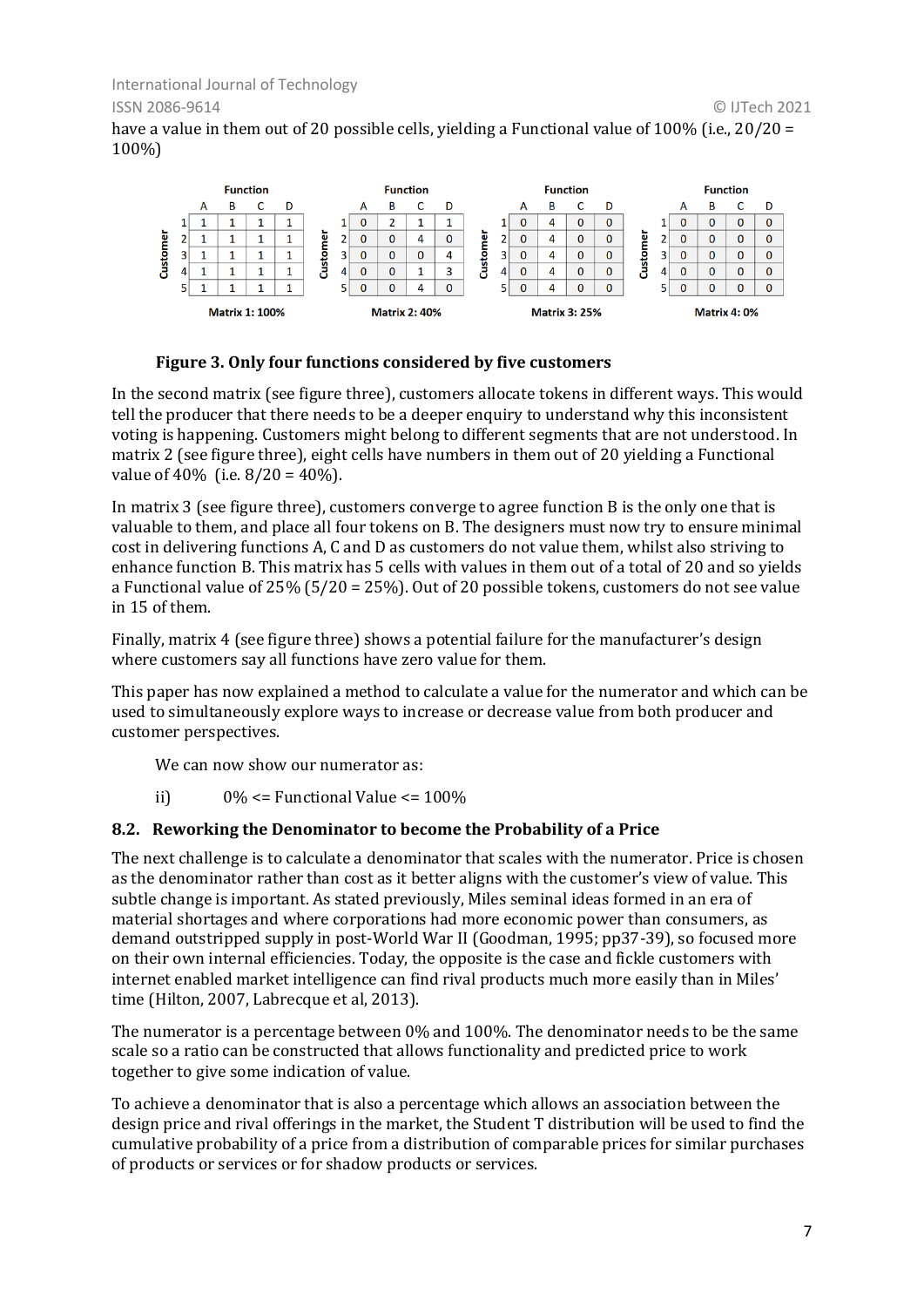Imagine, from an internet search on a platform such as eBay or Alibaba, that a product or service similar to what is being innovated has the following prices (e.g. \$ AUD) that will set customer expectations: { \$24.50, \$26.20, \$28.60, \$29.70 }.

The mean is \$27.25, and the standard deviation is \$2.34. The number (n) in the sample is 4 and so  $\sqrt{n}$  = 2. From this the standard error is \$2.34/2 = 1.17

The t score of interest is the price of our solution minus the mean price and then divided by the standard error. Say our solution is currently priced at \$26.0 then (\$26.0 - \$27.25)/ 1.17 gives a t score of -1.068.

The Cumulative Distribution Function (CDF) can be used to find the probability of the t score within a range from very cheap (i.e., 0%) to very expensive (i.e., 100%), for our price. What is of interest is the probability of our price point which enables consideration of the likelihood it would be acceptable to customers based on proximity to the mean price and customer expectations of functionality.

In Microsoft Excel the built-in function used is *T.DIST(t score,(n -1),TRUE)* for this task. The bracket with n-1 is for the degrees of freedom. For our example the input would be *T.DIST(- 1.066,3,TRUE) = 18.22%*

If a decision to price our product or service at exactly the mean price of \$27.25 then the CDF would have been 50%. This example shows that the planned price is on the low side of what customers might be expecting. This approach demonstrates a way to show the probability of price as the denominator.

## **8.3. The New Theory of Modelling Value, Functionality, and Price**

This paper outlines an approach to model in a way that provides a logical consistency within a single decision space. To avoid confusing different definitions of value, the dependent variable will be named the "Value Ratio". From matrix 2 above (see figure three) the numerator is 40% and moving away from the perspective of cost to price (i.e., cost plus mark-up) a customer will pay, the current price of \$26.00 has a cumulative probability of 18.22% of being expected.

The Value Ratio (VR) in this example is  $40\%$  /  $18.22\%$  = 219.54%

If the manufacturer's designers now select alternative methods to perform the same functionality, then they will arrive at a new cost (say \$27,25 which translates to 50% probability of being expected by customers) then this yields a Value Ratio of 80% (i.e., VR =  $40\%/50\%$  = 80%). They will see this second option has less value than the previous option: 219.54% v 80.00% and be able to objectively disregard it as inferior.

What is more, all possible outcomes can be mapped by considering the ratio of all possible functional values from 0% to 100% over the cumulative probability of price from 0% to 100% (see Figure four), which is shown in Table 1.

|             | 100% | 1.0%   | 10%   | 20%   | 30%   | 40%   | 50%   | 60%   | 70%   | 80%   | 90%   | 100%   |
|-------------|------|--------|-------|-------|-------|-------|-------|-------|-------|-------|-------|--------|
|             | 90%  | 1.1%   | 11%   | 22%   | 33%   | 44%   | 56%   | 67%   | 78%   | 89%   | 100%  | 111%   |
| probability | 80%  | 1.3%   | 13%   | 25%   | 38%   | 50%   | 63%   | 75%   | 88%   | 100%  | 113%  | 125%   |
|             | 70%  | 1.4%   | 14%   | 29%   | 43%   | 57%   | 71%   | 86%   | 100%  | 114%  | 129%  | 143%   |
|             | 60%  | 1.7%   | 17%   | 33%   | 50%   | 67%   | 83%   | 100%  | 117%  | 133%  | 150%  | 167%   |
| price       | 50%  | 2.0%   | 20%   | 40%   | 60%   | 80%   | 100%  | 120%  | 140%  | 160%  | 180%  | 200%   |
| ቴ           | 40%  | 2.5%   | 25%   | 50%   | 75%   | 100%  | 125%  | 150%  | 175%  | 200%  | 225%  | 250%   |
| Cumulative  | 30%  | 3.3%   | 33%   | 67%   | 100%  | 133%  | 167%  | 200%  | 233%  | 267%  | 300%  | 333%   |
|             | 20%  | 5.0%   | 50%   | 100%  | 150%  | 200%  | 250%  | 300%  | 350%  | 400%  | 450%  | 500%   |
|             | 10%  | 10.0%  | 100%  | 200%  | 300%  | 400%  | 500%  | 600%  | 700%  | 800%  | 900%  | 1000%  |
|             | 1%   | 100.0% | 1000% | 2000% | 3000% | 4000% | 5000% | 6000% | 7000% | 8000% | 9000% | 10000% |
|             |      | 1%     | 10%   | 20%   | 30%   | 40%   | 50%   | 60%   | 70%   | 80%   | 90%   | 100%   |

**Functional value**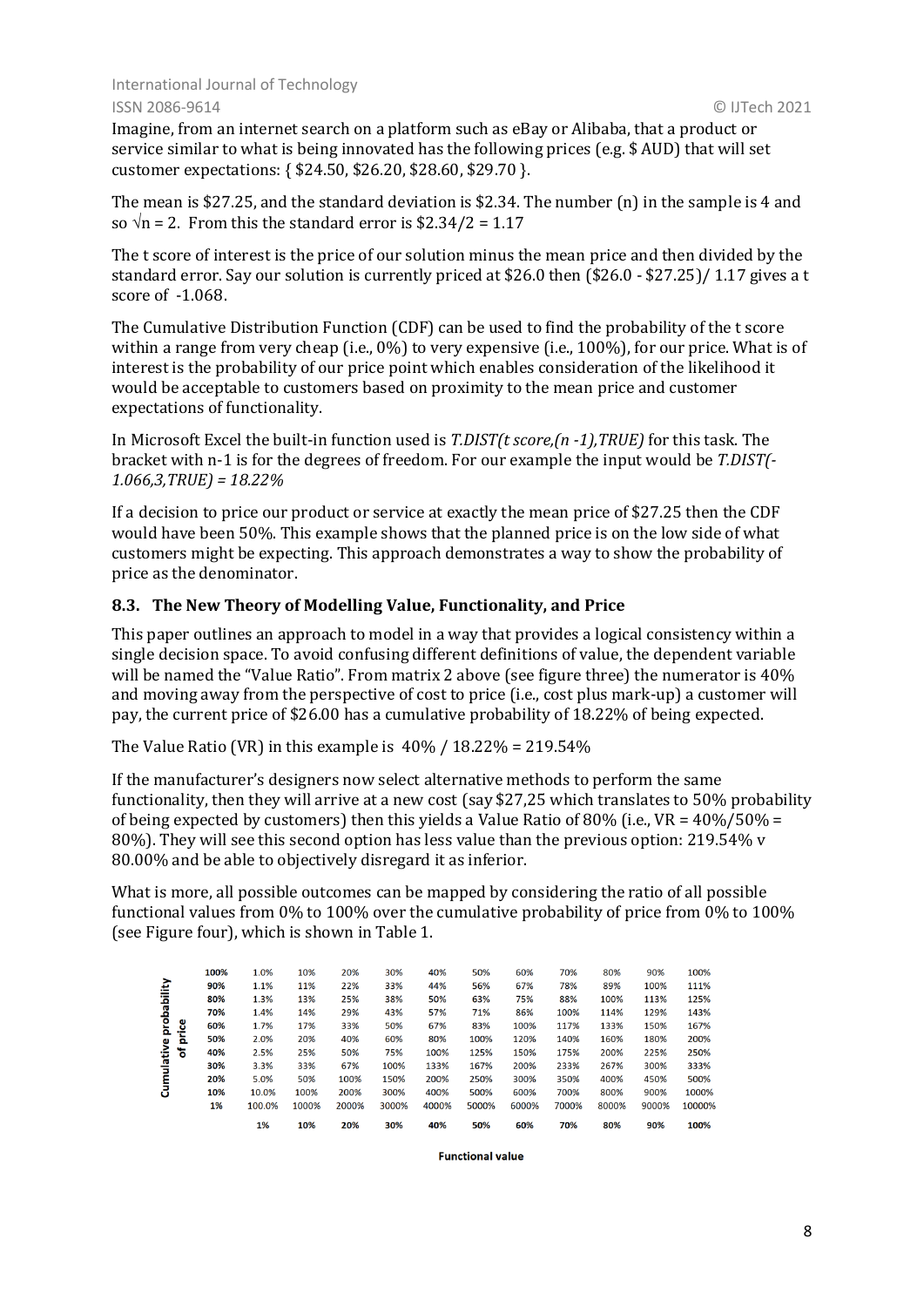## **Table 1: Value produced from a ratio of Functional value to probability of price.**

In table one, if the functional value is held constant (e.g., 40%) then consideration of different probable prices looking from bottom (1% cumulative probability of price) to top (100% cumulative probability of price), a trend can be observed as the prices rise for the same functionality then value decreases from 4000% to 40%.

If on the other hand the cumulative probability of the price is held constant (e.g., only consider the row for mean price which has a cumulative probability of 50%) and change the functional value (i.e., from left to right) then value rises from 2% to 200% as a solution would have more functionality customers value for the same price.

This new approach, only to be used to compare similar complex systems, enables co-creation dialogues between customers and producers where the formula helps meaningful discussion and innovation with conversations amongst stakeholders focused on value. For example, in the extraction of oil and gas from shale plays does directional drilling or multiple slant wells offer best value to the project? This could be determined as shown in the example above.

This new approach called "Value, Functionality, and Price" (VFP) combines ideas of value, functionality, and price in a way that helps complex technological projects comprising customers and different vendors:

iii) Value ratio = Functional value / cumulative probability of price

In an attempt to make this of more practical use, a matrix is shown below that outlines what various scores of a Value Ratio imply (see matrix 1).



**Matrix 1. The focus of a particular Value Ratio**

# **9. Conclusions**

This paper has addressed a core challenge in value engineering in that its practice is founded on an idea that mixes measurable and immeasurable concepts.

By overcoming this difficulty this paper links to a longer-term ambition to use AI as a form of recommendation system.

The paper is also of immediate benefit to VE practitioners as they can now distinguish between functionality that needs cost reduction and functionality that needs value enhancement. This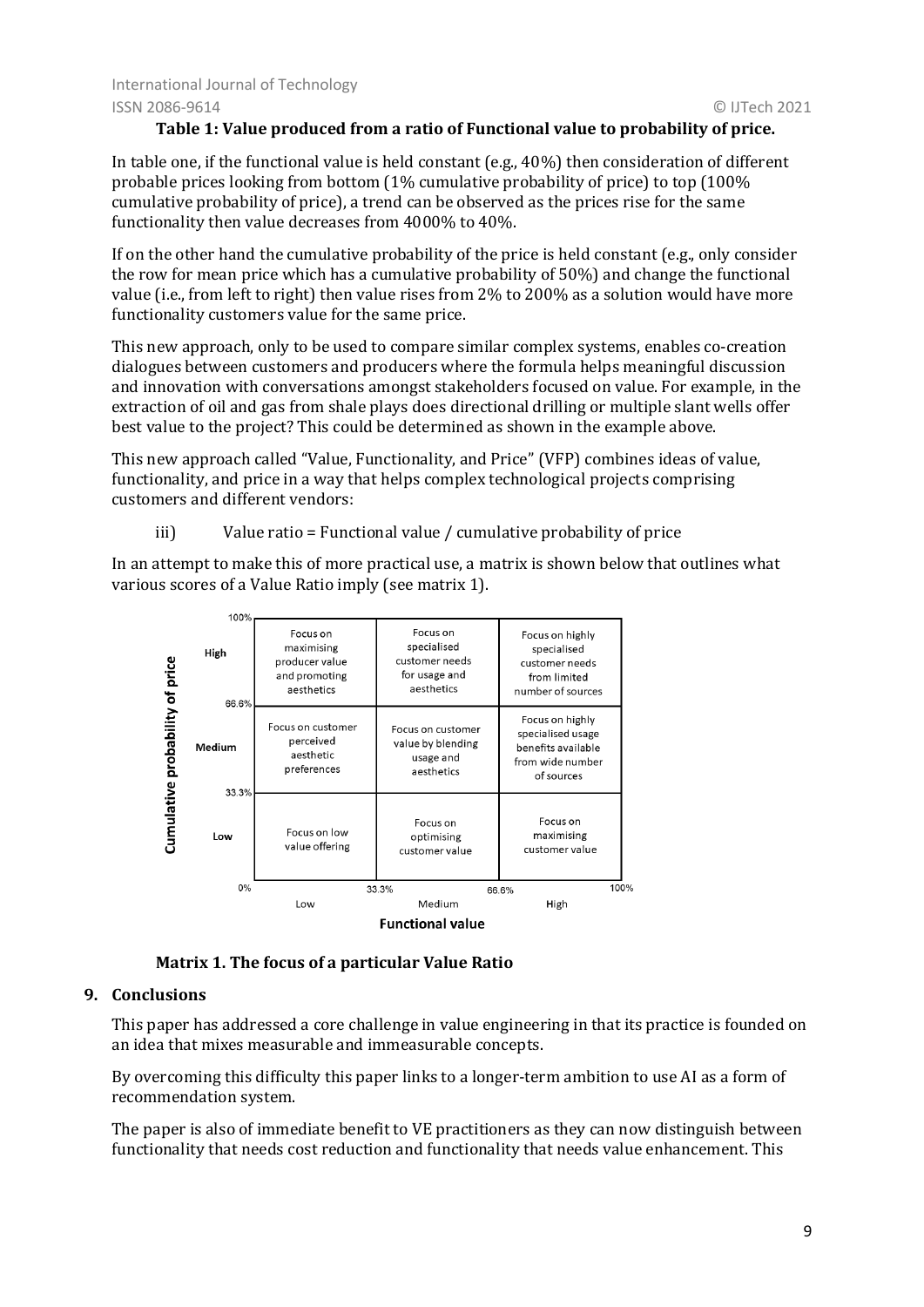should help the VE community to overturn views that all VE is useful for is cost reduction, as well as open doors to a stronger identification with augmenting customer value.

Today's VE practitioners can use this new approach named Value-Function-Price (VFP) with subsequent incremental invention in a workshop and look to the Value Ratio to judge if the suggested improvement really does bring more value forward. This enables VE to engage in cocreation activities where designers and customers collaborate in the act of invention. Matrix 1 offers the means for these two stakeholder groups (i.e. manufacturers and customers) to reflect on what each are trying to achieve.

## **References**

Argyris, C., 1995. Action science and organizational learning. Journal of Managerial Psychology, Volume 10(6), pp. 20–26. DOI. [https://doi.org/10.1108/02683949510093849.](https://doi.org/10.1108/02683949510093849)

Berawi, M.A., 2006. Distinguishing Concept Types in Function Models During the Act of Innovation. PhD Thesis. Oxford Brookes University, UK.

Berawi, M.A., Berawi, A.R.B., Prajitno, I., Nahry, N., Miraj, P., Abdurachman, Y., Tobing, E., Ivan, A., 2015. Developing Conceptual Design of High Speed Railways using Value Engineering Method: Creating Optimum Project Benefits. *International Journal of Technology,* Volume 6(4), pp. 670– 679

Bytheway, C.W., 2005. Genesis of FAST . Value World, Volume 28(2), pp.2-7 Available online at [https://cdn.ymaws.com/www.value-eng.org/resource/collection/5A0F28F5-9394-4CB5-](https://cdn.ymaws.com/www.value-eng.org/resource/collection/5A0F28F5-9394-4CB5-8C8D-CFA2BF6392C7/22-Fall_2005.pdf) [8C8D-CFA2BF6392C7/22-Fall\\_2005.pdf,](https://cdn.ymaws.com/www.value-eng.org/resource/collection/5A0F28F5-9394-4CB5-8C8D-CFA2BF6392C7/22-Fall_2005.pdf) Accessed on 6th May 2021.

Chesbrough, H., 2003. Open Innovation: The New Imperative for Creating and Profiting from Technology. Boston: Harvard Business School Press.

Crum, L.W., 1971. Value Engineering; The Organised Search for Value, Longman.

Dell' Isola A., 1982. Value Engineering in The Construction Industry, 3rd. Edition, New York: Van Nostrand Reinhold Co.

Feenberg, A., 2012. Function and Meaning: The Double Aspects of Technology. ISEL Academic Journal of Electronics Telecommunications and Computers. Paper ID-2. 1(1). DOI [http://dx.doi.org/10.34629/ipl.isel.i-ETC.2.](http://dx.doi.org/10.34629/ipl.isel.i-ETC.2)

Ferré, F., 1995. Philosophy of Technology, Athens Georgia: University of Georgia Press.

Goodman, M. 1995. Creative Management. Hemel Hempstead: Prentice Hall International (UK) Limited.

Heidegger, M., 2001. Being and Time, trans. by John Macquarrie and Edward Robinson. Blackwell Publishing Ltd, Oxford.

Hermanides, S., Mooi, H. G., Bakker, H., Verbraeck, A., & Bosch-Rekveldt, M., 2010. The influence of project front-end management and project complexity on project success: a contingency approach in project management research". Paper presented at PMI® Research Conference: Defining the Future of Project Management, Washington, DC. Newtown Square, PA: Project Management Institute. Available online at [https://www.pmi.org/learning/library/project](https://www.pmi.org/learning/library/project-complexity-front-end-management-6470)[complexity-front-end-management-6470,](https://www.pmi.org/learning/library/project-complexity-front-end-management-6470) Accessed on 23rd June 2021.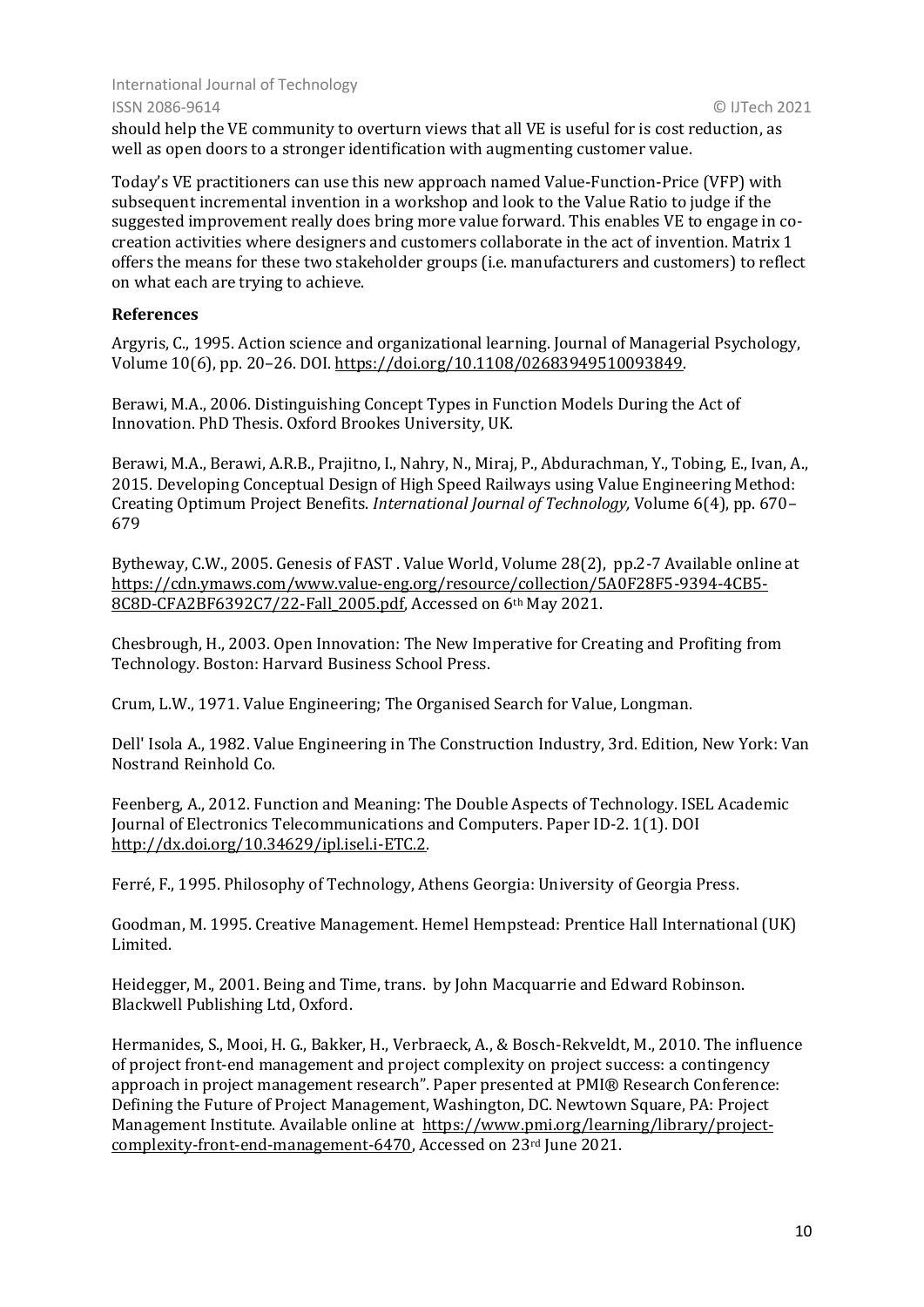Hilton, M., 2007. Consumers and the State since the Second World War. The Annals of the American Academy of Political and Social Science , May, 2007, Vol. 611, The Politics of Consumption/The Consumption of Politics (May), pp. 66- 81 Published by: Sage Publications, Inc. in association with the American Academy of Political and Social Science Stable URL: <https://www.jstor.org/stable/25097909>

Kaplan, R.S., 1998. Innovation action research: Creating new management theory and practice. Journal of Management Accounting Research; Sarasota, Volume 10. pp. 89-118.

Kaufman, J. J., 1985. Value Engineering for The Practitioner, North Carolina State University, Raleigh, NC.

Kaufman, J.J. and Woodhead, R.M., 2006. "Stimulating Innovation in Products and Services", Hoboken NJ: Wiley. ISBN: 978-0-471-77365-8.

Kelly, J.R. And Male, S.P., 1991. "The Practice of Value Management: Enhancing Value or Cutting Cost?", Royal Institution of Chartered Surveyors, London.

King, T. R., 2000. Value Engineering Theory and Practice in Industry. Lawrence D. Miles Value Engineering Reference Center at the University of Wisconsin-Madison.

Kroes, P.A., 2009. Engineering and the dual nature of technical artefacts, Cambridge Journal of Economics, Volume 34, pp. 51–62. DOI: <https://doi.org/10.1093/cje/bep019>

Kroes, P.A., 1998. Technological explanations: the relation between structure and function of technological objects, Technè, Volume 3(3).Available online at [https://scholar.lib.vt.edu/ejournals/SPT/v3n3/KROES.html,](https://scholar.lib.vt.edu/ejournals/SPT/v3n3/KROES.html) Accessed on 23rd June 2021.

Labrecque, L.I., vor dem Esche, J,, Mathwick, C., Novak, T.P. Hofacker, C.F. 2013. Consumer Power: Evolution in the Digital Age. Journal of Interactive Marketing, Volume 27, Issue 4, pp. 257-269.

Mahner, M., and Bunge, M., 2001. Function and Functionalism: A Synthetic Perspective. Philosophy of Science, Volume 68 (1), pp.75-94. Available online at [https://www.jstor.org/stable/3081025?seq=1#metadata\\_info\\_tab\\_contents,](https://www.jstor.org/stable/3081025?seq=1#metadata_info_tab_contents) Accessed on 23<sup>rd</sup> June 2021.

McCuish, J.D., 2002. Value Management and Value Improving Practices. Proceedings of SAVE International, USA. pp.1 – 16 Available online at [https://pinnacleresults.com/images/PRLLC\\_Paper\\_Integrated\\_VIPs.pdf,](https://pinnacleresults.com/images/PRLLC_Paper_Integrated_VIPs.pdf) Accessed on 23<sup>rd</sup> June 2021.

McNiff, J., 2017. Action Research: All You Need to Know. SAGE Publications Ltd; London.

Miles, L.D., 1962. Techniques of Value Analysis and Engineering, First Edition, McGraw-Hill Book Co.

Miles, L.D., 1972. Techniques of Value Analysis and Engineering, Second Edition, Edition, McGraw-Hill Book Co.

Miles, L.D., 1989. Techniques of Value Analysis and Engineering, Third Edition, Miles Value Foundation.